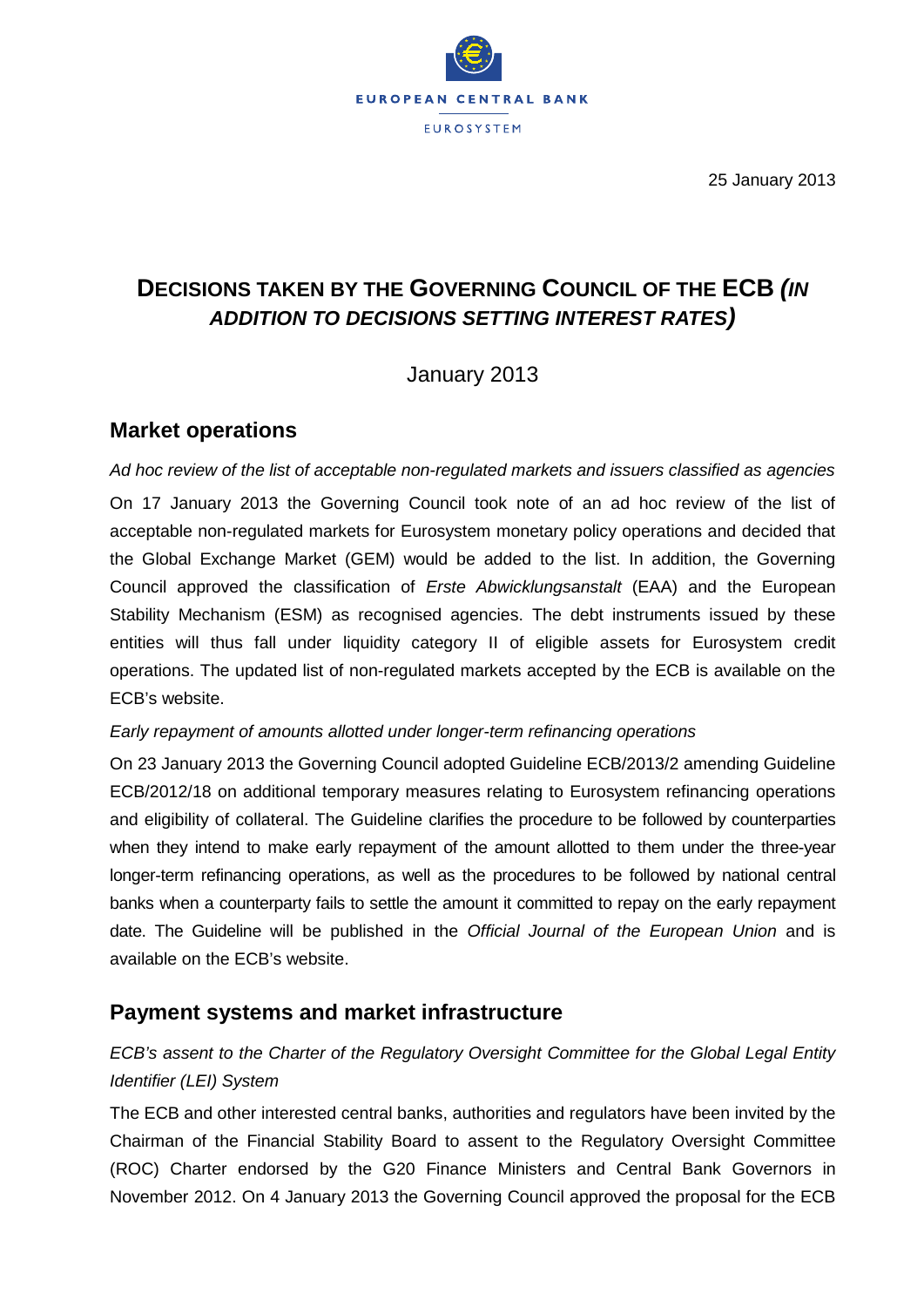to assent to the LEI ROC Charter. The ROC will have ultimate responsibility for the governance of the Global LEI System, which has been identified as one of the initiatives to increase financial market transparency in the wake of the global financial crisis.

# **Financial stability and supervision**

*Eurosystem contribution to the European Commission consultation document on the Liikanen Report* 

On 23 January 2013 the Governing Council approved the Eurosystem reply to the European Commission consultation document on the report, published on 2 October 2012, by the High Level Expert Group on reforming the structure of the EU banking sector, which was chaired by Erkki Liikanen. The Eurosystem contribution is available on the ECB's website.

# **Advice on legislation**

*ECB Opinion on Lietuvos bankas' reserve requirements for credit institutions*

On 21 December 2012 the Governing Council adopted Opinion *CON/2012/110* at the request of Lietuvos bankas.

*ECB Opinion on new credit register measures in Ireland* 

On 21 December 2012 the Governing Council adopted Opinion *CON/2012/111* at the request of the Irish Minister for Finance.

*ECB Opinion on the Polish financial market supervision framework* 

On 4 January 2013 the Governing Council adopted Opinion *CON/2013/1* at the request of the Polish Parliament.

*ECB Opinion on a proposal for a Council regulation establishing a facility for providing financial assistance for Member States whose currency is not the euro* 

On 7 January 2013 the Governing Council adopted Opinion *CON/2013/2* at the request of the Council of the European Union.

*ECB Opinion on early intervention, restructuring and resolution of credit institutions in Spain* 

On 9 January 2013 the Governing Council adopted Opinion *CON/2013/3* at the request of the Under-Secretary of the Spanish Ministry of Economic Affairs and Competitiveness.

*ECB Opinion on a proposal for an EU directive relating to UCITS as regards depositary functions, remuneration policies and sanctions* 

On 11 January 2013 the Governing Council adopted Opinion *CON/2013/4* at the request of the European Parliament.

*ECB Opinion on credit unions in Poland* 

On 14 January 2013 the Governing Council adopted Opinion *CON/2013/5* at the request of the Polish Parliament.